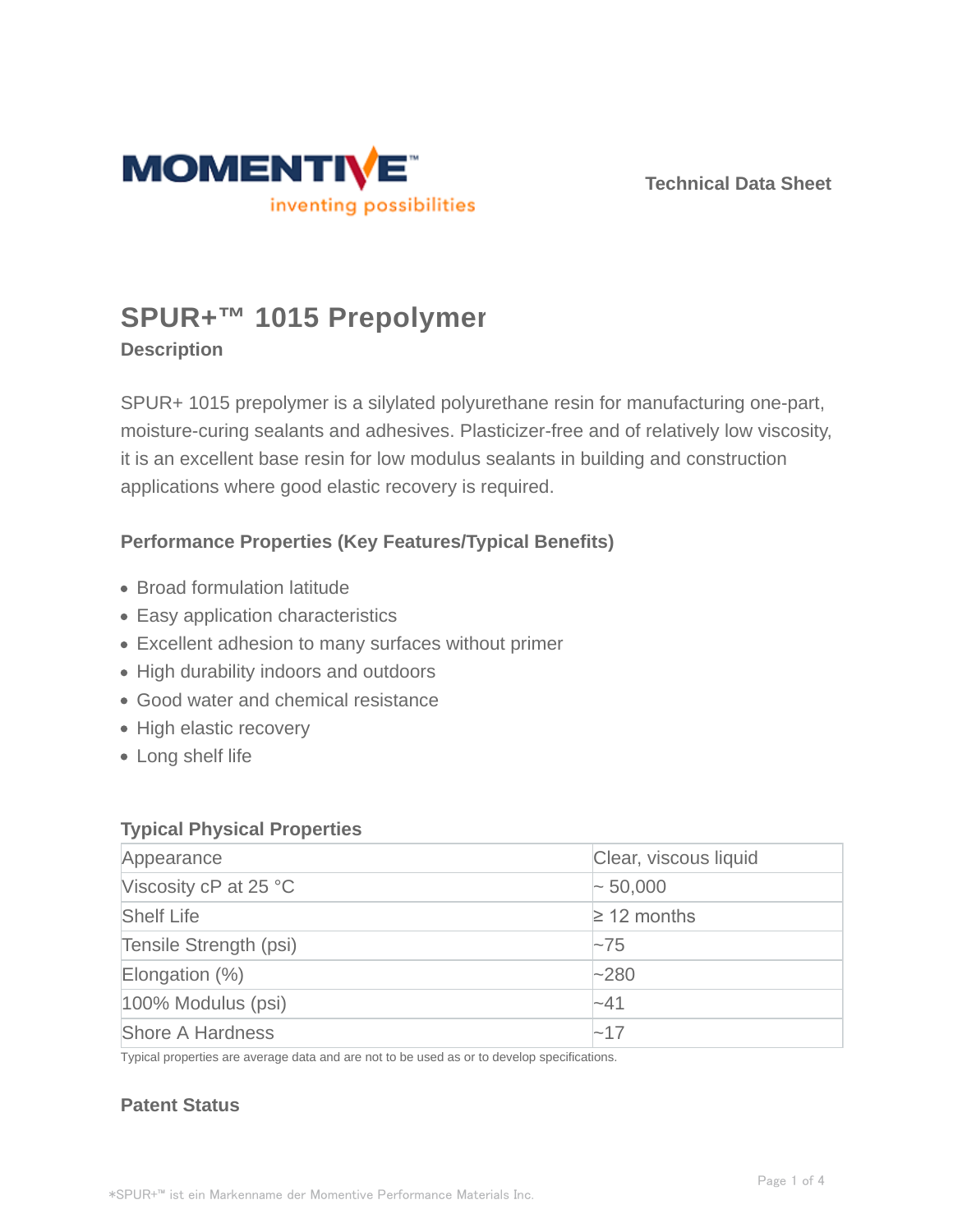Nothing contained herein shall be construed to imply the nonexistence of any relevant patents or to constitute the permission, inducement or recommendation to practice any invention covered by any patent, without authority from the owner of the patent.

### **Product Safety, Handling and Storage**

Customers should review the latest Safety Data Sheet (SDS) and label for product safety information, safe handling instructions, personal protective equipment if necessary, emergency service contact information, and any special storage conditions required for safety. Momentive Performance Materials (MPM) maintains an aroundthe-clock emergency service for its products. SDS are available at www.momentive.com or, upon request, from any MPM representative. For product storage and handling procedures to maintain the product quality within our stated specifications, please review Certificates of Analysis, which are available in the Order Center. Use of other materials in conjunction with MPM products (for example, primers) may require additional precautions. Please review and follow the safety information provided by the manufacturer of such other materials.

#### **Limitations**

Customers must evaluate Momentive Performance Materials products and make their own determination as to fitness of use in their particular applications.

## **Contact Information**

Email commercial.services@momentive.com

#### **Telephone**

| <b>Americas</b>      | <b>Latin America</b> | <b>EMEAI- Europe, Middle</b>          | <b>ASIA PACIFIC</b> |
|----------------------|----------------------|---------------------------------------|---------------------|
|                      |                      | East, Africa & India                  |                     |
| +1 800 295 2392      | <b>Brazil</b>        | <b>Europe</b>                         | <b>China</b>        |
| Toll free*           | +55 11 4534 9650     | +390510924300                         | 800 820 0202        |
| +704 805 6946        | <b>Direct Number</b> | Direct number                         | Toll free           |
| <b>Direct Number</b> |                      |                                       | +86 21 3860 4892    |
|                      |                      |                                       | Direct number       |
| *All American        | <b>Mexico</b>        | India, Middle East &<br><b>Africa</b> | Japan               |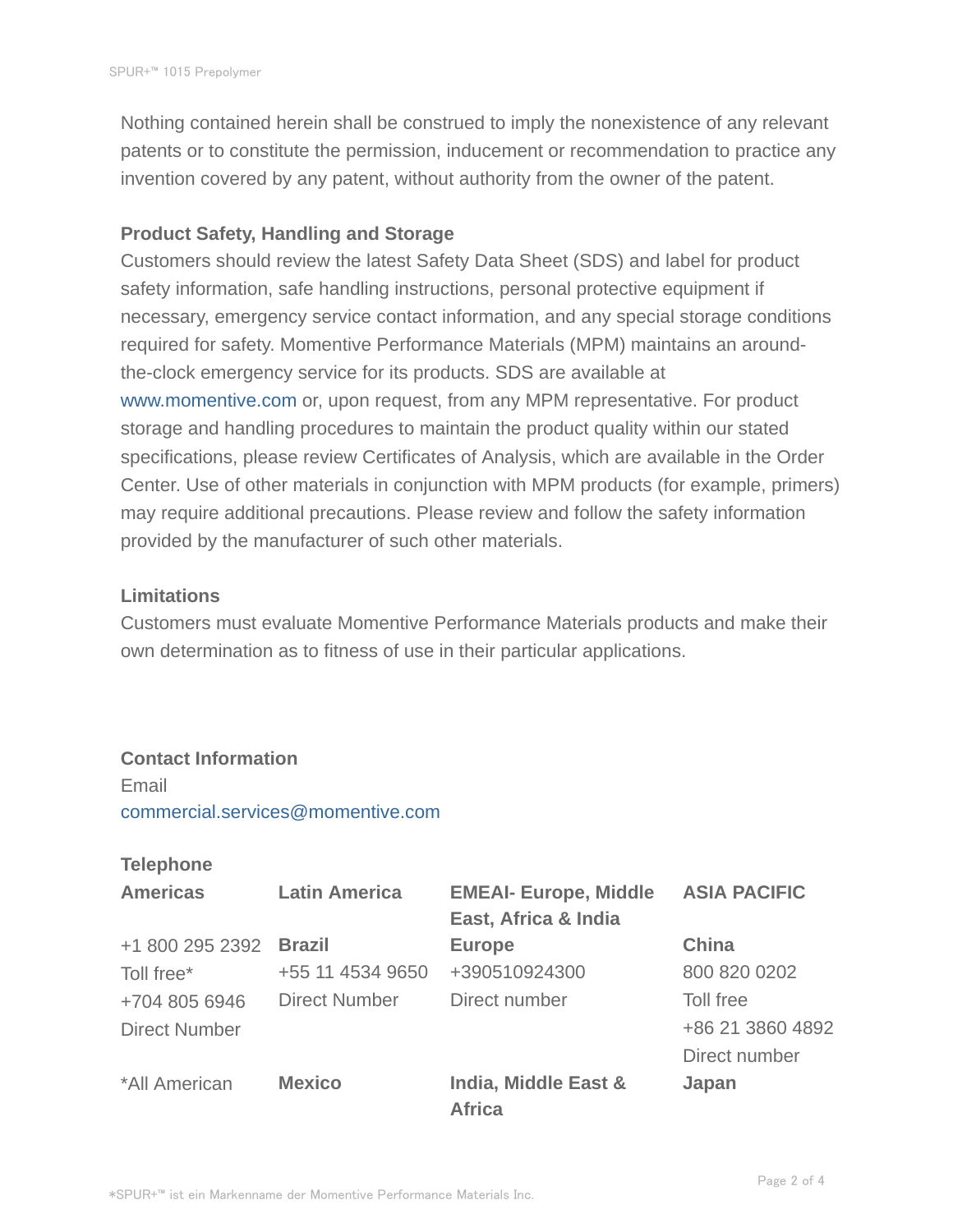| countries | +52 55 2169 7670 + 91 44 71212207 |                           | +81 3 5544 3111 |
|-----------|-----------------------------------|---------------------------|-----------------|
|           | Direct Number                     | Direct number*            | Direct number   |
|           |                                   | *All Middle Eastern       |                 |
|           |                                   |                           | <b>Korea</b>    |
|           |                                   | countries, Africa, India, | +82 2 6201 4600 |

For literature and technical assistance, visit our website at: www.momentive.com

#### **DISCLAIMER:**

**THE MATERIALS, PRODUCTS AND SERVICES OF MOMENTIVE PERFORMANCE MATERIALS INC. AND ITS SUBSIDIARIES AND AFFILIATES (COLLECTIVELY "SUPPLIER"), ARE SOLD SUBJECT TO SUPPLIER'S STANDARD CONDITIONS OF SALE, WHICH ARE INCLUDED IN THE APPLICABLE DISTRIBUTOR OR OTHER SALES AGREEMENT, PRINTED ON THE BACK OF ORDER ACKNOWLEDGMENTS AND INVOICES, AND AVAILABLE UPON REQUEST. ALTHOUGH ANY INFORMATION, RECOMMENDATIONS, OR ADVICE CONTAINED HEREIN IS GIVEN IN GOOD FAITH, SUPPLIER MAKES NO WARRANTY OR GUARANTEE, EXPRESS OR IMPLIED, (i) THAT THE RESULTS DESCRIBED HEREIN WILL BE OBTAINED UNDER END-USE CONDITIONS, OR (ii) AS TO THE EFFECTIVENESS OR SAFETY OF ANY DESIGN INCORPORATING ITS PRODUCTS, MATERIALS, SERVICES, RECOMMENDATIONS OR ADVICE. EXCEPT AS PROVIDED IN SUPPLIER'S STANDARD CONDITIONS OF SALE, SUPPLIER AND ITS REPRESENTATIVES SHALL IN NO EVENT BE RESPONSIBLE FOR ANY LOSS RESULTING FROM ANY USE OF ITS MATERIALS, PRODUCTS OR SERVICES DESCRIBED HEREIN.** Each user bears full responsibility for making its own determination as to the suitability of Supplier's materials, services, recommendations, or advice for its own particular use. Each user must identify and perform all tests and analyses necessary to assure that its finished parts incorporating Supplier's products, materials, or services will be safe and suitable for use under end-use conditions. Nothing in this or any other document, nor any oral recommendation or advice, shall be deemed to alter, vary, supersede, or waive any provision of Supplier's standard Conditions of Sale or this Disclaimer, unless any such modification is specifically agreed to in a writing signed by Supplier. No statement contained herein concerning a possible or suggested use of any material, product, service or design is intended, or should be construed, to grant any license under any patent or other intellectual property right of Supplier covering such use or design, or as